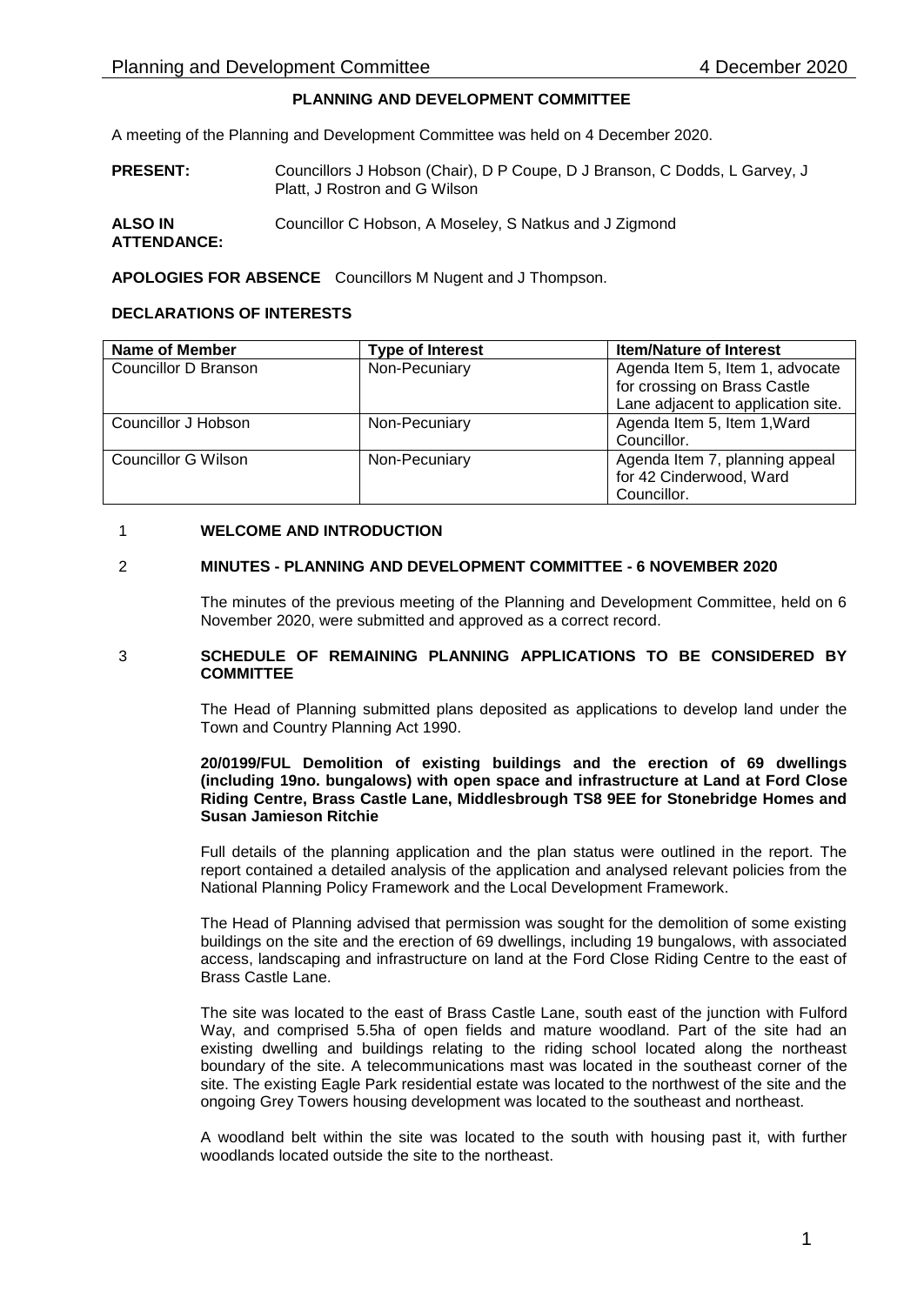Permission was sought for the demolition of some of the existing buildings on the site and the erection of 69 dwellings. The dwellings proposed consisted of:

- 11 two bed bungalows;
- 8 three bed bungalows;
- 40 four bed two-storey houses; and
- 10 five bed two-storey houses.

In terms of consultation, the Local Authority had sent out 51 neighbourhood consultation letters. A total of 35 objections had been received from 25 properties. Only four of those properties were located within the immediate vicinity of the application site and had received a neighbourhood consultation letter.

The main issues raised by objectors included:

- that proposal was in conflict with planning policy;
- there was inadequate infrastructure to deal the scheme;
- there would be an increase in traffic and congestion; and
- there would be a detrimental impact on wildlife/ecology;

The principle of housing on the site had been approved through the allocation of the site in the adopted 2014 Housing Local Plan under policy H30. It was also recognised in the Marton West Neighbourhood Plan.

Policy H30 Land at Ford Close Riding Centre stated that:

'*Planning permission will be granted for a high quality, high value executive residential development to provide a maximum of 50 dwellings, and associated access improvements. Development proposals will be expected to:*

- *provide a residential development that reflects the executive housing types within the surrounding area;*
- take account of the topography and features of the site in the design process;
- *retain and integrate existing mature trees and hedgerows, where possible, including the retention of existing woodland buffers along identified watercourses;*
- *provide any necessary off-site improvements to transport infrastructure to ensure traffic generated by the development does not have a significant detrimental impact upon the highway network;*
- *provide 15% on site affordable housing or an equivalent off-site financial contribution;*
- *provide off-site improvements to school provision to accommodate the educational needs of future residents; and*
- *provide pedestrian and cycleway links along the eastern and northern boundaries of the site to improve connectivity with adjoining residential areas to the north and south.'*

A number of comments had been received stating that the scheme was contrary to policy H30, as it exceeded the maximum of 50 dwellings.

Whilst policy H30 stated a '*maximum of 50 dwellings'* policy H1 (Spatial Strategy) stated '*All housing requirements and housing allocations in the Core Strategy and Housing Development Planning Document are minimum figures unless otherwise stated. Proposals for fewer than the minimum or more than the maximum dwelling requirements for a site will only be considered where it can be clearly demonstrated through a design led approach and having regard to the characteristics of the surrounding area and any site specific policy requirements that an alternative capacity is more appropriate.'*

It was explained that, as a result of policy H1, the number of dwellings proposed in itself was not a planning reason to refuse the application. More than 50 dwellings could be acceptable in planning terms, subject to full consideration of the design and quality of the development and site specific policy requirements.

The Head of Planning advised that a key consideration for committee members was whether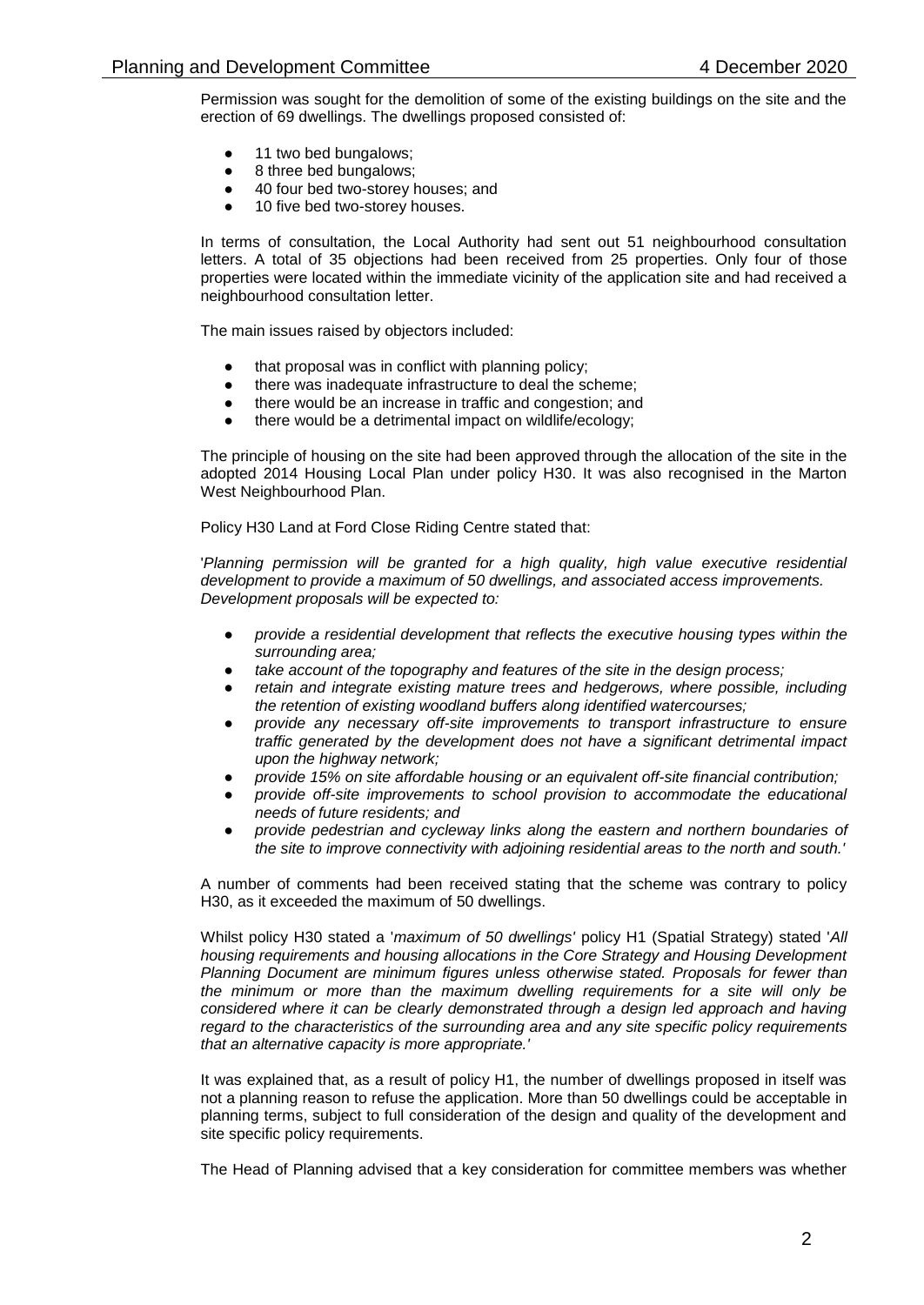the scheme, by exceeding the maximum number of dwellings, undermined the design quality that Housing Local Plan was trying to achieve on the site.

The application site was within the boundaries of the 2016 adopted Marton West Neighbourhood Plan. Policy MW4: Land at the Ford Riding School - Brass Castle Lane stated that:

'*Proposals for a high quality residential development at Ford Riding School will be supported where an element of the dwellings provided should be bungalows. Subject to negotiation, a proportion of the developer contributions should be made towards traffic calming measures within the vicinity and a donation made for the upkeep of Bonny Grove Park, Sudbury Pond and Fairy Dell.'*

Whilst a number of resident comments referred to the need for a predominance of bungalows on the site, that had not been stated within the Marton West Neighbourhood Plan. The neighbourhood plan, at paragraph 35, stated, that: '*Marton West residents recognise the need for more housing but would suggest that this site has at least 40% of the development built as bungalows as a way of partly meeting the shortfall of this type of housing in south Middlesbrough'*. It was advised, however, that the target of 40% was an aspiration and did not form part of the policy.

In response to objections and officer comments reiterating the requirements of policy MW4, revised plans had been submitted that proposed 19 bungalows within the site. That figure represented nearly 28% of the proposed dwellings. Whilst that did not meet the 40% target referred to in the MWNP, it represented a significant increase in the numbers originally proposed and steps towards meeting the aspirational target.

Given the policy context, the principle consideration for Members was one of design and whether the proposed scheme undermined the design objectives of the site.

The site included an area of woodland, which was to be retained and the building line would sit behind the green belt. There would be a significant area of open space, including a SUDS pond/detention basin that would be located at the entrance to the site as part of the sustainable drainage scheme.

The layout of the site responded to existing natural features and the dwellings had been orientated to provide a maximum benefit from views over the open spaces and landscaped areas, with existing and new rights of way, cycle paths and bridleways penetrating the site connecting the properties to the landscaped and wooded areas and the wider right of way network.

The main footpath to the north and south would not follow Brass Castle Lane. A new footway would be provided to the sites northern boundary on Brass Castle Lane to connect into internal footpaths which in turn would connect into adjacent routes and the Grey Towers Farm development.

The woodland and landscaped areas were of a significant benefit to the community providing leisure opportunities through walkways connecting the open areas and landscaped spaces, and enhancing the visual appearance of the area.

Statement dwellings and corner turners had been located at prominent positions throughout the site to further enhance the streetscene and the quality of the development providing focal points. Where possible, dwellings would be fronted onto open spaces providing attractive views over landscaped settings. The bungalows were placed in a number of locations throughout the site resulting in varying roof heights enhancing the visual appearance of the area.

The existing mast that was located on the site was a constraint. Dwellings had been orientated so that the mast did not dominate views from the properties. Higher boundary treatments constructed from brick with timber inserts in that location assisted with ensuring the amenity of new residents was not compromised and also added an attractive element to the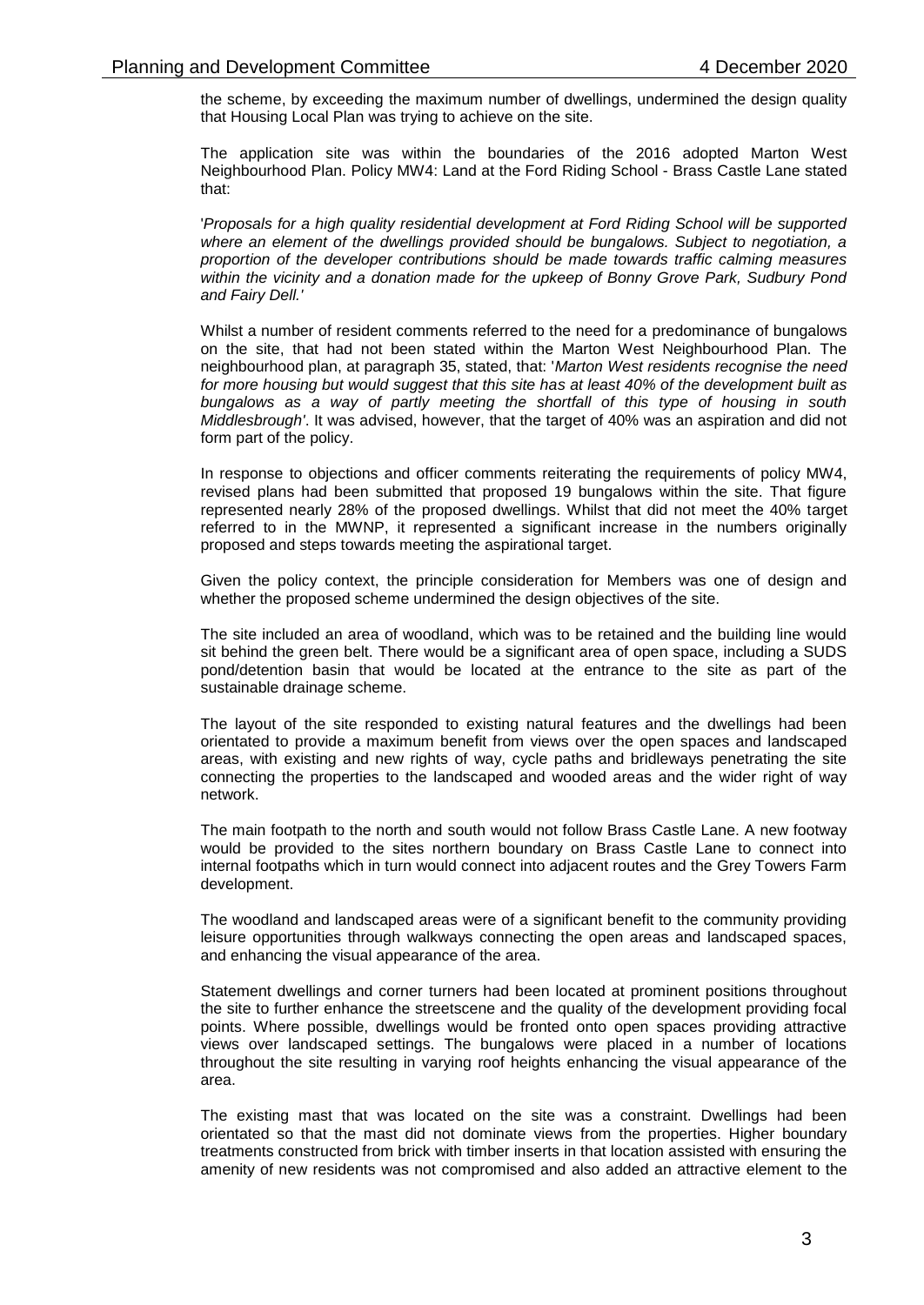streetscene.

The proposed housetypes were of a good size. 11 House types were proposed offering a mix of 2, 3, 4 and 5 bedrooms including bungalows and two-storey dwellings, i.e. 2 and 3 bedroom bungalows and 4 and 5 bedroom houses. The proposed housetypes incorporated various design details, including gable features, soffits, decorative porches, stepped elevations, windows set in the eaves and bay windows.

The permitted development rights would be removed for the site to enable the Local Planning Authority to further control alterations and extensions to the dwellings following their completion. Removal of permitted development rights planned to ensure that the high quality designs of the dwellings, and their relationship with their neighbours and landscaped areas, would be retained.

The scheme had a density of approximately 18 dwellings per hectare which was in keeping with the densities of the surrounding housing estates.

Members were showed several images in respect of the proposed house types, streetscene and access.

In terms of the works to the local highway environment, the 30mph/60 mph speed limit boundary on Brass Castle Lane would be relocated circa 45m south. That would result in the 30mph scheme and the street lighting being extended to a point south of the proposed site access. In addition, a new gateway feature at the change in speed limit would be introduced, consisting of signage, lining and a welcome sign to reinforce the change in speed limit and to influence driver behaviour.

The Head of Planning stated that in terms of infrastructure provision, the site provided affordable housing (11 bungalows). As part of the s106 agreement, contributions were being sought towards:

- Bonny Grove Park, Sudbury Pond and Fairy Dell £50,000
- Marton West Beck improvements £127,719
- Strategic highways works to Dixons Bank/Brass Castle Lane junction £458,291
- Off site highway works would also be undertaken, including:
- upgrading of the adjacent inbound and outbound bus stops (two stops in total);
- provision of a formal pedestrian crossing point between the housing to the north of Brass Castle Lane and the northern site frontage;
- provision of a footpath linking the new crossing point to the proposed site access junction; and
- gateway/traffic calming feature on Brass Castle Lane.

Whilst policy H30 required a contribution to educational needs and comments had been made relating to the lack of school provision, the Council's education team had confirmed that there was no requirement for a contribution from the development.

The other issues raised as part of the consultation related to:

- The five year land supply the five year supply was not there to be used as a tool to restrict development on allocated sites and could not be used as a reason for refusal, its purpose was to provide an indication of whether there were sufficient sites available to meet the housing requirement year supply.
- Status of the Local Plan as the Local Plan had been adopted in 2014, where strategic policies were more than 5 years old, local housing needed to be calculated using the five year land supply.
- Contrary to NPPF key elements of the NPPF stated that there was a need to look at the most effective and efficient use of land, therefore, the density of the scheme may have been considered to be too low and an increase in dwellings could have been proposed.
- Archaeology the development had been considered in relation to the potential archaeology at the site. It was considered that any impacts on potential archaeology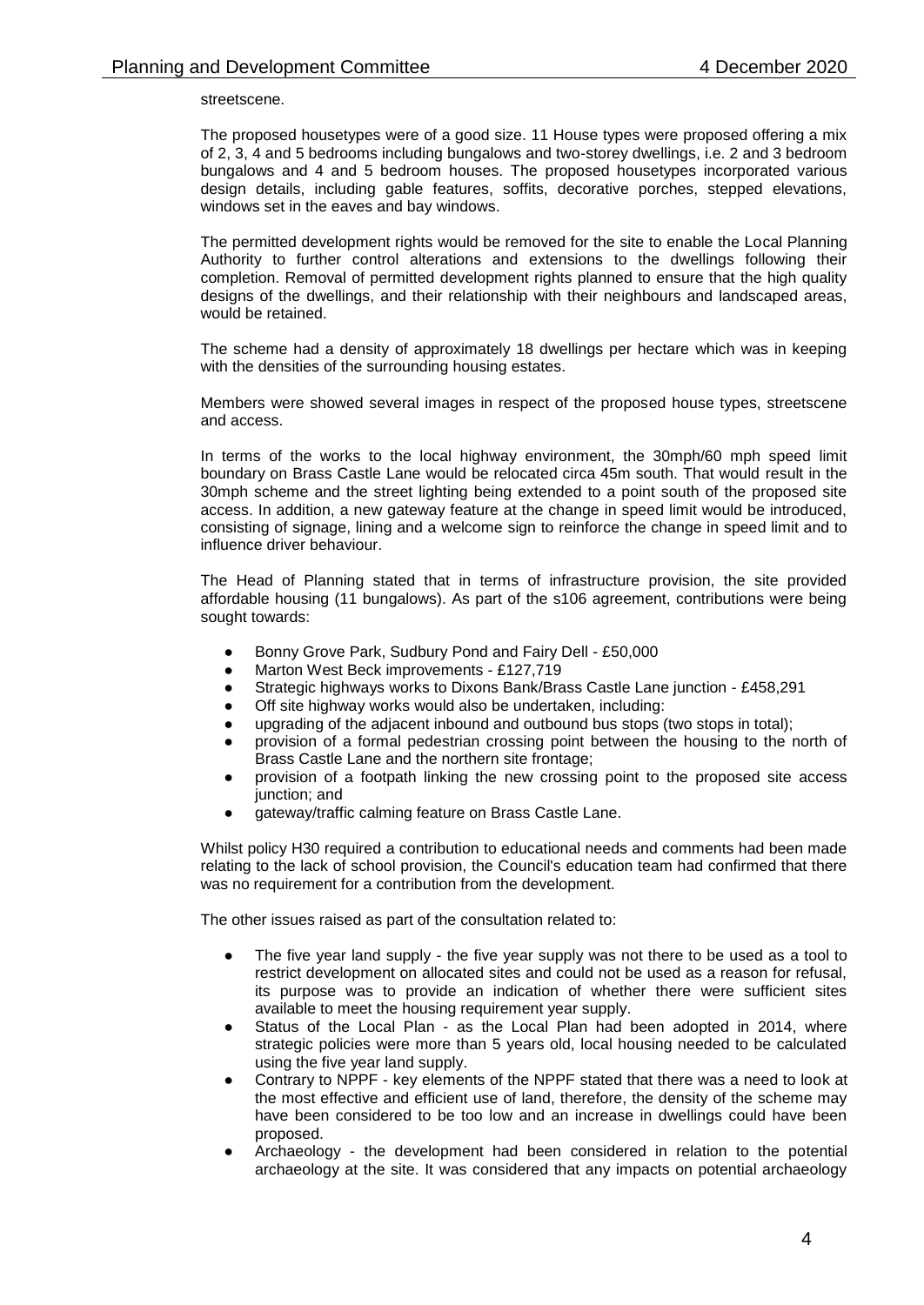could be controlled by a suitably worded condition and watching brief.

Ecology and wildlife - Ecological Impact Assessments had been submitted as part of the application documents. The majority of the application site was grassland with limited potential for wildlife. The existing woodlands and hedgerows were to be retained and enhanced with additional landscaping in the residential gardens and open spaces. The addition of the detention basin and grassland areas planned to enhance the visual appearance of the streetscene and would increase the ecological habitat on the site.

The Head of Planning advised that the main issues for consideration were:

- Is the design of the development of a high enough quality to justify exceeding the maximum number of dwellings specified in policy H30 of the Local Plan? If not, then why not?
- Is the existing infrastructure provision, including the proposed mitigation, sufficient to accommodate the level of development? If not, then why not?
- Does the inclusion of a significant number of bungalows provide justification for the scheme?

The Head of Planning advised that whilst the proposal was in excess of the allocation identified in policy H30, the scheme was of high design quality in terms of the layout, built form and landscaping, which would deliver a significant number and proportion of bungalows. The increased number of dwellings raised no additional issues with regards to impacts upon transport, or other infrastructure, which were not being addressed through the scheme or other developments.

It was recommended that the application be approved, subject to the signing of the S106 Agreement and the conditions specified in the submitted report.

A Member raised a query in respect of the distance of the site to local amenities. The Head of Planning advised that the small site allocation did not include a requirement for amenities, such as shops, to be provided as part of the scheme. It was advised that improved pedestrian access, proposed by the scheme, would assist in encouraging residents to walk to the range of amenities (e.g. shops and leisure facilities) located in the wider area.

A Member raised a query regarding pedestrian crossings. The Transport Development Engineer advised that in order to achieve the improved pedestrian facilities, one access into the Gas Governor was to be reinstated to full height kerb and landscaped to prevent vehicular access - with access retained from the western boundary. That would connect the site into existing infrastructure. It was also added that tactile paving and crossing points across the junction with Brass Castle Lane and Brass Castle Lane itself planned to enable pedestrians/cyclists to access the existing footway/cycleway on the northern side of Fulford Way/Brass Castle Lane. Therefore, there would be east/west connections and north/south connections. A diagram of proposed highway works was shown to Members to demonstrate the locations of the proposed dropped kerbs and tactile paving, typically the crossing points for pedestrians. It was clarified that those crossings points would be uncontrolled pedestrian crossings. Members expressed concern that the proposed crossing points would not be controlled.

A Member raised concerns in respect of the telecommunications mast being located in the southeast corner of the site and the removal of part of the hedgerow to provide access. The Head of Planning advised that the hedgerow within the site would have a section removed to provide access through it, however, the majority of it would be retained. It was also added that the development proposed a landscaping scheme, including the planting of new hedges and trees and the inclusion of wildflower planting at the detention basin and woodland edge. The Transport Development Engineer advised that, in terms of access and the removal of the part of the hedgerow, through design measures a pinch point could be introduced and a footpath, potentially, only on one side. Therefore, if Members had an issue with the proposed access, it could be reduced by approximately four metres to further minimise the impact. It was also added that access was limited with regards to other constraints e.g. the junction to the north and being able to achieve suitable sightlines. It was clarified that the access proposed did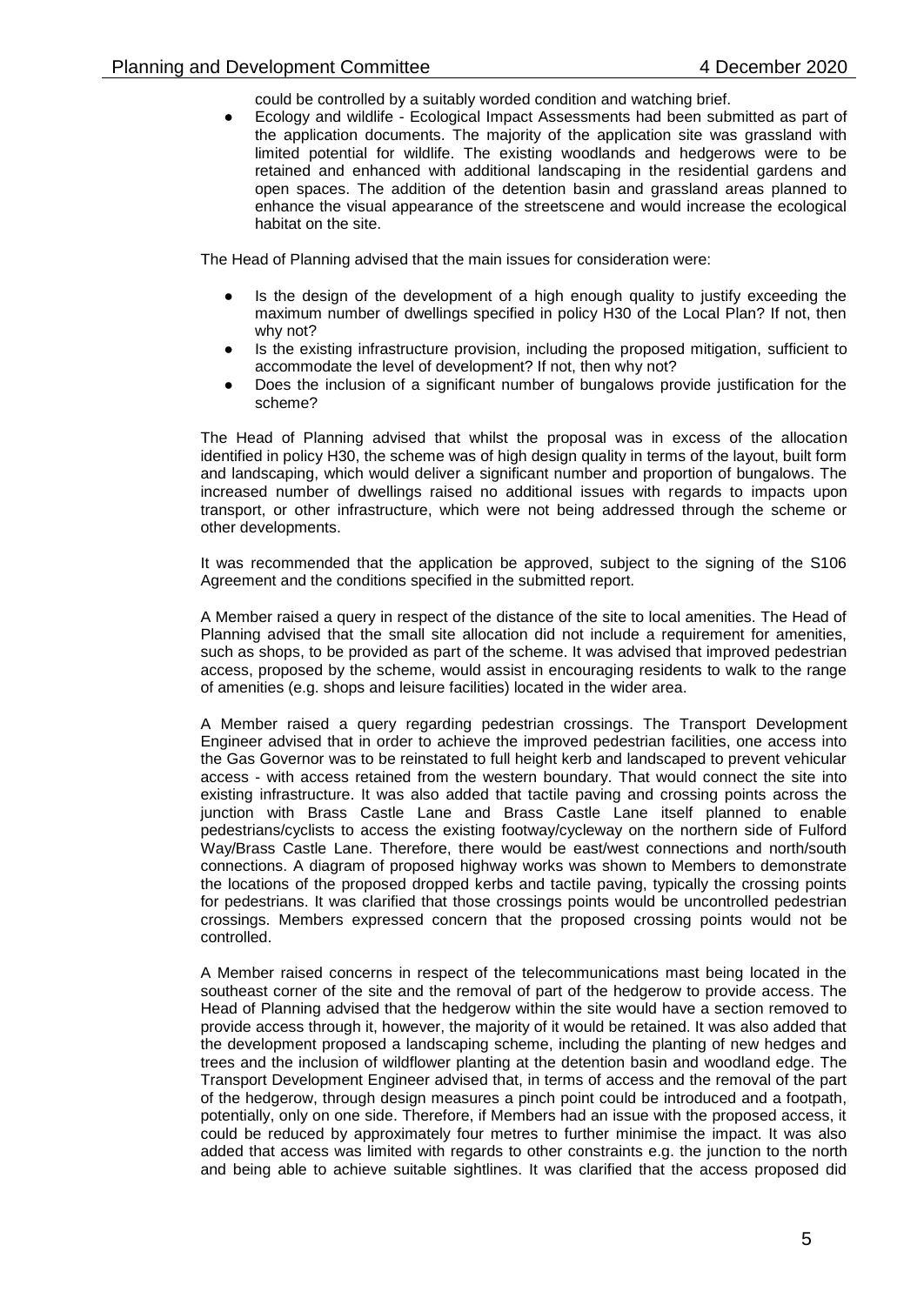meet all technical guidelines in terms of sightlines and junction spacing.

In response to a Member's query regarding the bungalows throughout the site, the Head of Planning showed plans of the proposed site layout to Members. It was advised that the 11 two bed bungalows provided the required 15% affordable housing on the site.

The Agent was elected to address the committee, in support of the application.

In summary, the Agent explained that:

- The application site was an allocated site within the approved Housing Local Plan and although the additional dwellings conflicted with some elements of Policy H30, the scheme met the other requirements of the policy and the justification for increased numbers as set out in policy H1.
- By proposing the 69 dwellings, the scheme ensured compliance with policy H30, by providing 50 executive homes, but also recognised the aspirations of Marton West Neighbourhood Plan by providing a proportion of bungalows on the site.
- In terms of the removal of part of the hedgerow, there were constraints in respect of where the access to the site could be located and the need to achieve suitable sightlines. To provide access to the site, nine trees would require removal, however, another 100 trees would be planted as part of the proposed scheme.
- In terms of highways and the impact of the 69 dwellings, the level of traffic generation represented a little under 1 vehicle movement per minute.
- The scheme had a low density of approximately 18 dwellings per hectare.
- The scheme would provide an attractive landscaped setting with four acres of open space on the site. The site included an area of woodland, which was to be retained and area of open space, including a SUDS pond at the entrance to the site.
- The scheme would deliver a high design quality in terms of the layout, built form and landscaping.

An Objector was elected to address the committee, in objection to the application.

In summary, the Objector explained that:

- The scheme would result in the overdevelopment of the site the Housing Local Plan had stated that planning permission would be granted for a maximum of 50 high quality, high value executive dwellings. The 69 dwellings proposed by the scheme exceeded the maximum number of dwellings by 19.
- If planning permission was granted for the scheme, it would send a clear message to other developers.
- Internally, within the development, there were areas where the separation distances fell short of the 21m (front to front) and 14m (front to side) advised in the Urban Design SPD.
- Local residents to the site were concerned that their broadband connections were already inadequate and 69 new dwellings would undoubtedly result in reduced quality for existing broadband users. The submitted report advised that the Applicant would be required to enter into discussion with internet providers to provide infrastructure for the application site, however, that would not deal with the negative impact of the scheme on current broadband connections . A fibre optic cable, the length of Brass Castle Lane, should be installed and paid for by the developer.
- Increase in traffic and congestion the location of access on Brass Castle Lane and increased traffic on the lane posed additional safety hazards. Assessing the impact of the proposed scheme on traffic generation in isolation did not assess the cumulative impact of all housing developments located in that particular area. The development would cause infrastructure issues and safety concerns for pedestrians and cyclists due to access being provided off Brass Castle Lane.

A Ward Councillor was elected to address the committee, in objection to the application.

In summary, the Ward Councillor explained that: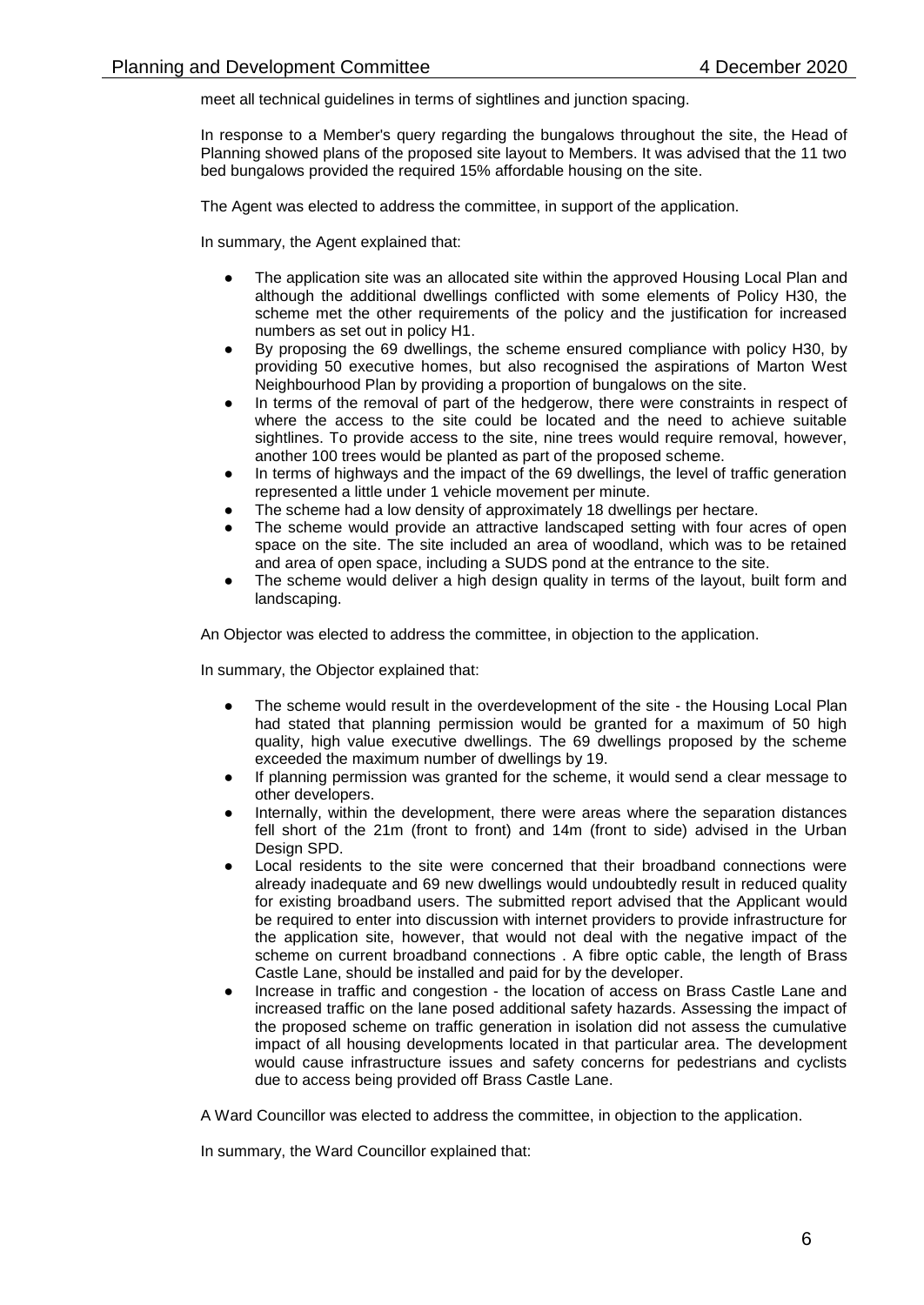- The development was contrary to the Local Plan and the Marton West Neighbourhood Plan, exceeding the maximum number of dwellings.
- Although the MWNP had an aspirational target of  $40\%$  of dwellings on the site being bungalows, neither the Local Plan and the Marton West Neighbourhood Plan suggested that the site should include the 50 executive dwellings plus additional bungalows.
- The advert for the sale of the land had stated that planning permission would be granted for a high quality, high value executive residential development to provide a maximum of 50 dwellings, and associated access improvements.
- There was a requirement for the Local Plan to control developments.
- The layout and design of the scheme were poor and three bungalows were located in close proximity to a telecommunications mast.
- There were areas within the development where the separation distances fell short.
- Policy H1 stated that proposals for more than the maximum dwelling requirements for a site would only be considered where it could be clearly demonstrated that the design was of exceptional and outstanding quality. The proposed scheme was neither.
- If approval was granted, it would set a precedent for future developments across the town.

The Head of Planning explained that in respect of separation distances, there was only a couple of areas within the development that fell short of the 21m/14m guidance. The separation distances fell short of the guidance by a matter of centimetres and did not impact on amenity because of location. It was considered that the shortfall in separation distances was minimal and assisted in providing a good quality layout and focal points within the streetscene, enhancing the overall urban design of the site. Therefore, on a minimal basis was considered to be a positive element of the development.

The Head of Planning advised that broadband was delivered by a third party and the issues raised in respect of broadband connections were not material planning considerations.

Another Ward Councillor spoke in objection to the scheme and commented that:

- Following approval by Full Council, a QC had endorsed Middlesbrough's Local Plan, therefore the maximum numbers stated in the Local Plan should not be changed.
- 35 objections to the scheme had been received, including two community councils, one parish council and four local councillors who were all in disagreement with the proposed development.
- The road was a country lane that was not designed for excessive traffic.
- If approval was granted, a condition should state that work should not be started until a signal controlled junction was implemented at Brass Castle Lane/Dixons Bank.

A discussion ensued and Members raised concerns that the model, used to assess the impact of the schemes on traffic generation, only assessed the impact of an individual scheme in isolation and did not assess the cumulative impact of all developments in that area. Members also expressed concerns in relation to the impact on capacity and safety of the local highway network.

A Member commented that the scheme failed to demonstrate that it met the level of design quality required to warrant approval. Members expressed particular concern in relation to the positioning of the SUDS pond at the front of the site, the loss of woodland to create the access road and the presence of semi-detached and terrace bungalows conflicted with policy aspirations for executive housing. Members also commented on the lack of spacing between properties.

**ORDERED** that the application be **Refused** for the reasons outlined below:

*In the opinion of the Local Planning Authority, the proposed development has failed to demonstrate that excess of the maximum number of 50 units as defined in Local Plan Policy H30 can be reasonably achieved on the site. Local Plan Policy H1 only supports greater numbers of units in instances where, through a design led approach, a greater capacity is more appropriate in achieving the policy requirements of reflecting the*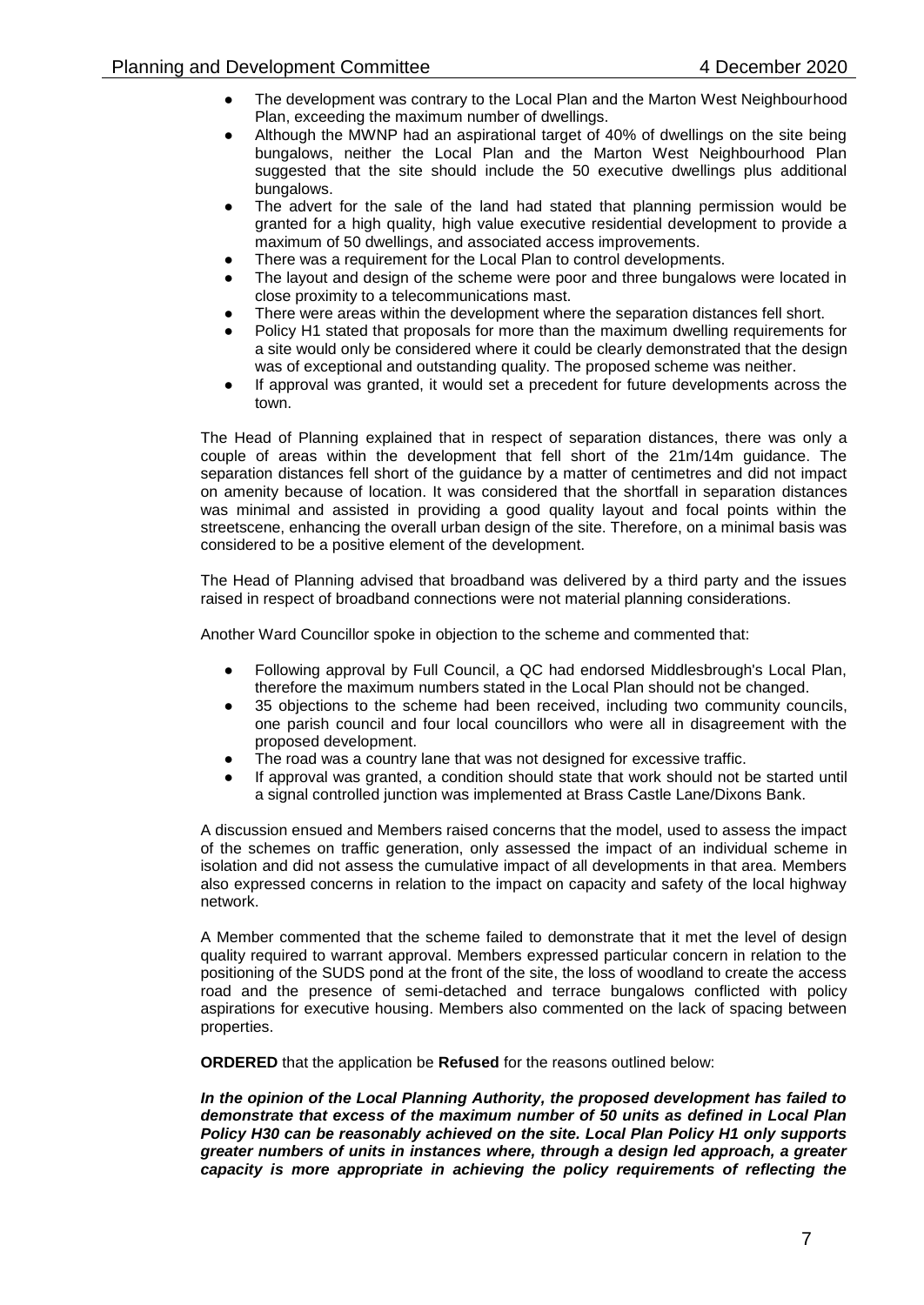*executive housing types within the surrounding area. The proposal has failed to demonstrate that it meets the level of design quality required to achieve this. Areas of specific concern are the positioning of the SUDS pond to the front of the site, the loss of existing trees to support the access road, the presence of semi-detached and terrace bungalows resulting in a number of smaller dwellings conflicting with policy aspirations for executive housing, the spacing between properties and their relationship to each other. The proposed scheme is therefore considered to be contrary to Local Plan Policy H1 and H30, and Marton West Neighbourhood Plan Policy MW4 which limit the extent of development on site and which seek a high quality, high value development.* 

### 4 **APPLICATIONS APPROVED BY THE HEAD OF PLANNING**

The Head of Planning submitted details of planning applications which had been approved to date in accordance with the delegated authority granted to him at Minute 187 (29 September 1992).

### **NOTED**

## 5 **PLANNING APPEALS**

## **Appeal Ref: APP/W0734/D/20/3251084 - 42 Cinderwood, Middlesbrough, TS3 9RH**

## **Appeal Allowed**

The development proposed was described as 'proposed single storey infill extension.'

The main issues were the effect of the proposal on (i) the character and appearance of the surrounding area and (ii) highway safety with regards to parking.

### **Appeal Ref: APP/W0734/D/20/3251710 - 6 Malvern Drive, Middlesbrough TS5 8JB**

### **Appeal Allowed**

The development proposed was described as 'double storey side extension.'

The main issue was the effect of the proposal on the character and appearance of the surrounding area.

### **APP/W0734/D/20/3256067 - 75 Southwell Road, Middlesbrough TS5 6NQ**

### **Appeal Dismissed**

The development proposed was two storey side extension and dormer.

The main issues were:

- The effect of the proposal on the character and appearance of the host property; and
- Whether the proposal would make suitable provision for car parking.

## **Appeal Ref: APP/W0734/W/20/3255427 - 4 The Crescent, Linthorpe, Middlesbrough TS5 6SE**

### **Appeal Allowed**

The condition in dispute was No 4 which stated that: Windows/doors - The materials of the windows and doors incorporated within the extension hereby approved shall be timber only.

The appeal site was located within the Linthorpe Conservation Area. Planning permission for a side extension to the dwelling included a condition requiring that windows and doors within the extension shall be timber only. The appellant had objected to that condition as he wished